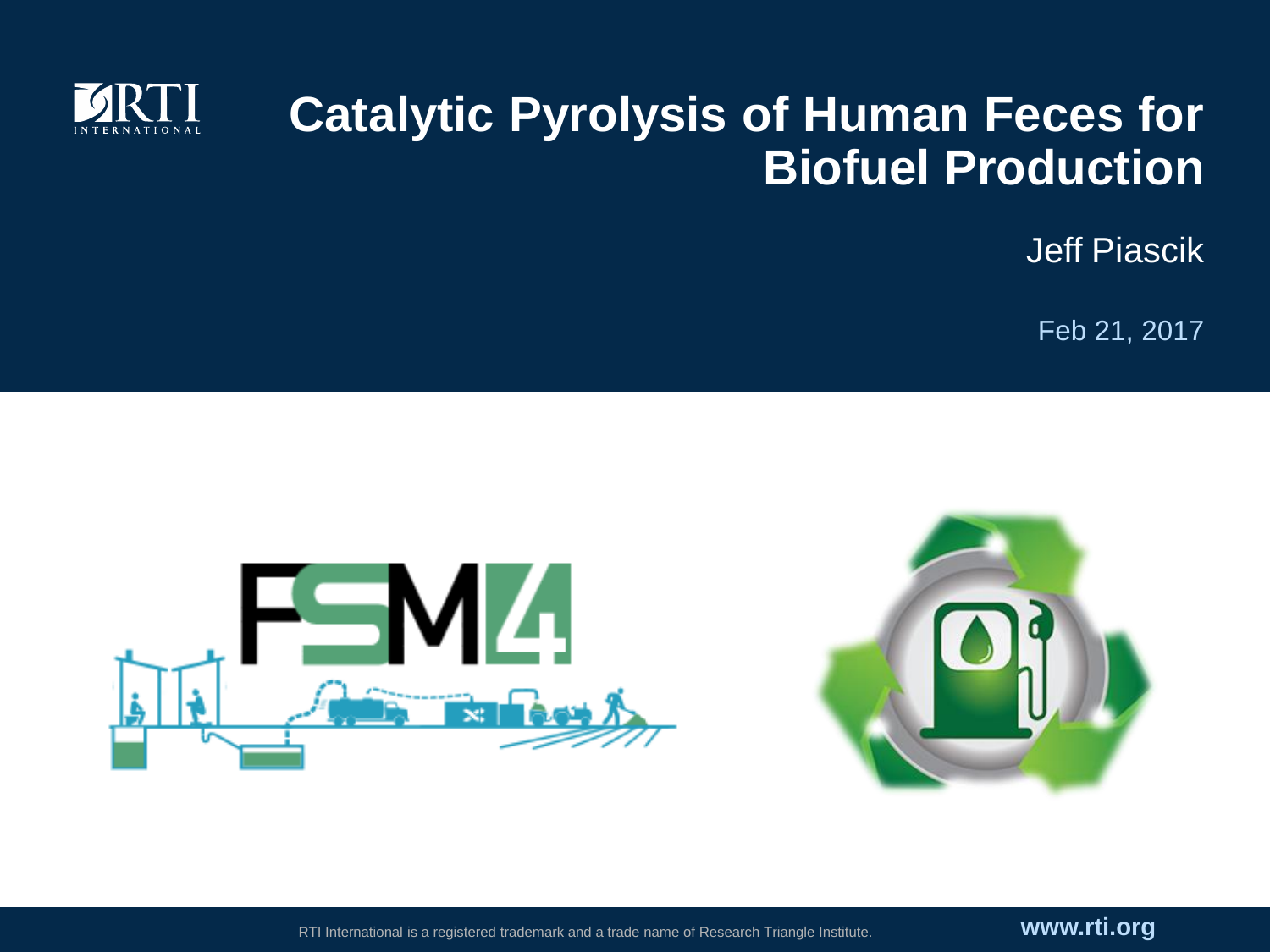### Integrated Concept

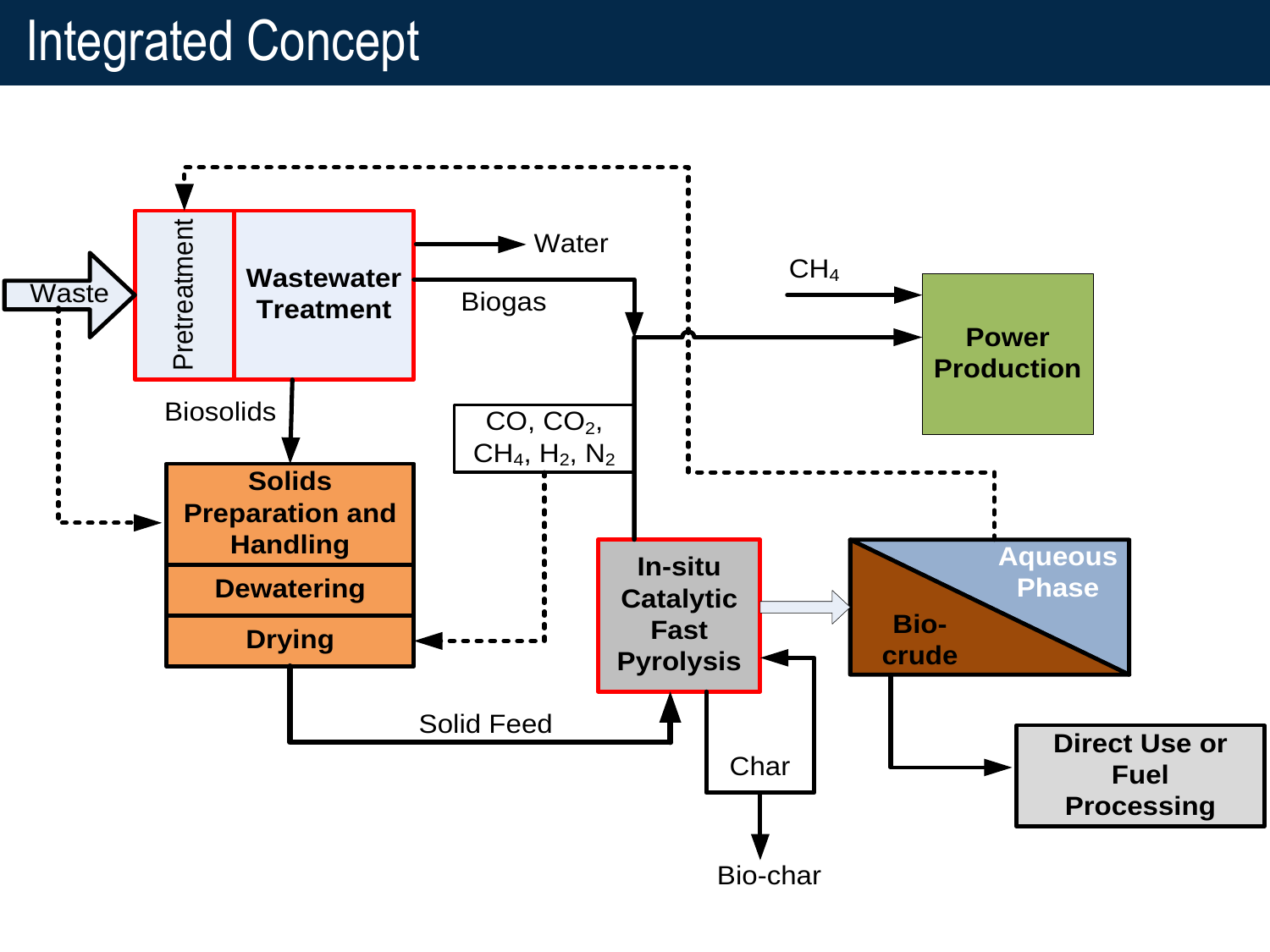# Integrated Concept



- Leverage Cataytic Fast Pryolysis (CFP) to add value in the sanitation value chain.
- High temperatures effectively sterilize bio-solids
- Yield gas, liquid (biofuel), and solid streams can be used for alternative energy applications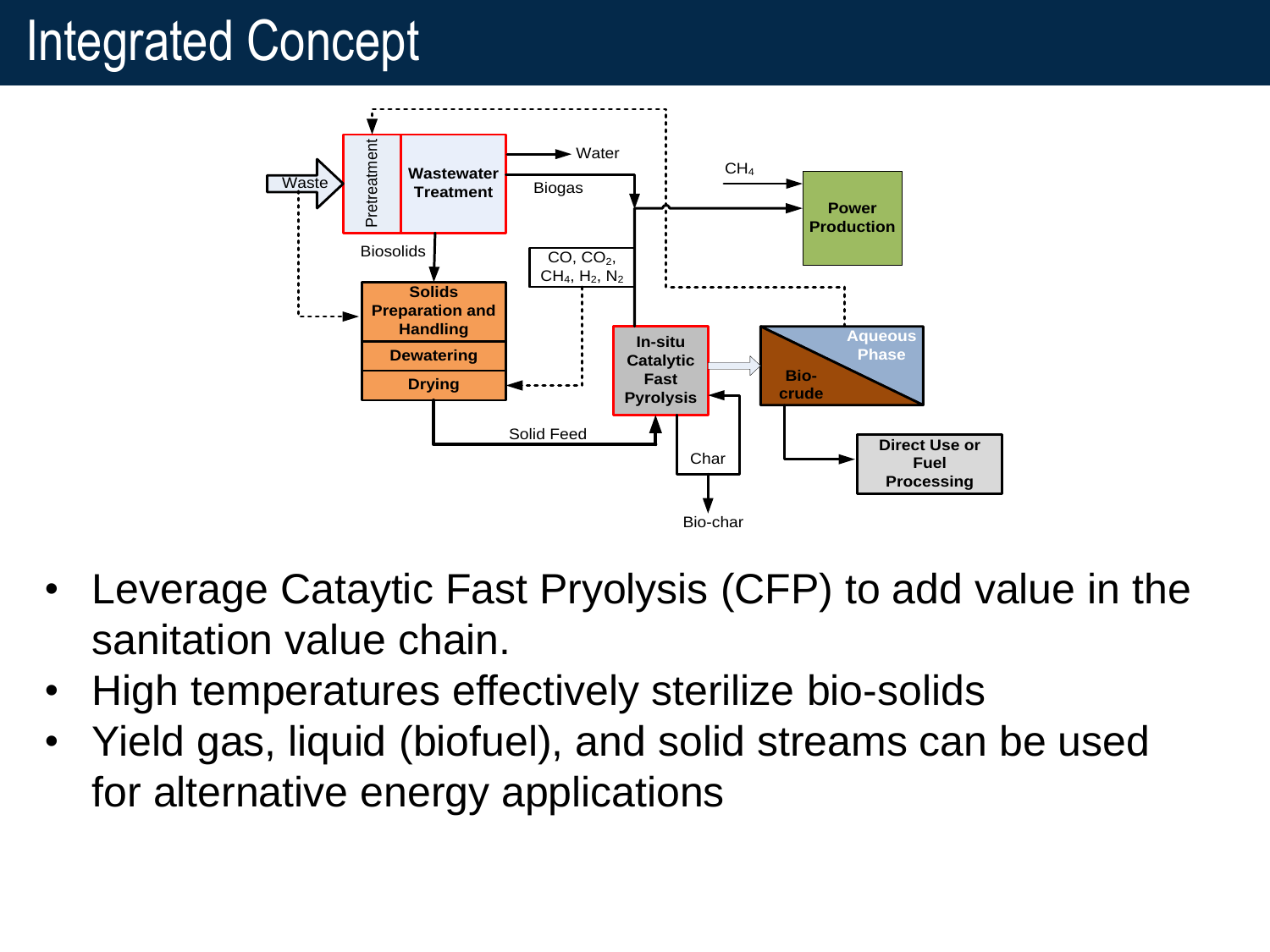| <b>Sample</b>                   | <b>Elemental Analysis*</b> |     |      |             | <b>Proximate Analysis*</b> |                          |      |                   |      |
|---------------------------------|----------------------------|-----|------|-------------|----------------------------|--------------------------|------|-------------------|------|
|                                 | C                          | Н   | N    | Ő<br>(diff) |                            | Ash   Moisture Volatiles |      | <b>Fixed</b><br>С | Ash  |
| <b>Dried Sewage</b><br>Sludge** | 36.9 5.7                   |     | 5.3  | 26.2        | 25.5                       | 4.0                      | 56.9 | 13.6              | 25.5 |
| <b>Fecal sludge</b>             | 47.5 6.8                   |     | 4.8  | 25.9        | 14.9                       | 1.7                      | 69.6 | 13.8              | 14.9 |
| <b>Loblolly Pine</b>            | 45.4                       | 6.3 | 0.15 | 48.1        | 0.7                        | 7.8                      | 78.1 | 14.1              | 0    |
| <b>Corn Stover</b>              | 44.0                       | 5.9 | 0.5  | 47.1        | 2.5                        | 4.4                      | 77.8 | 17.8              | 2.5  |

\* as received basis; \*\* secondary sludge after anaerobic digester

- Sewage sludge contains high nitrogen content (5.3wt%)
- Higher ash content (25.5wt%) than fecal sludge anaerobic digestion may have removed part of the organic matter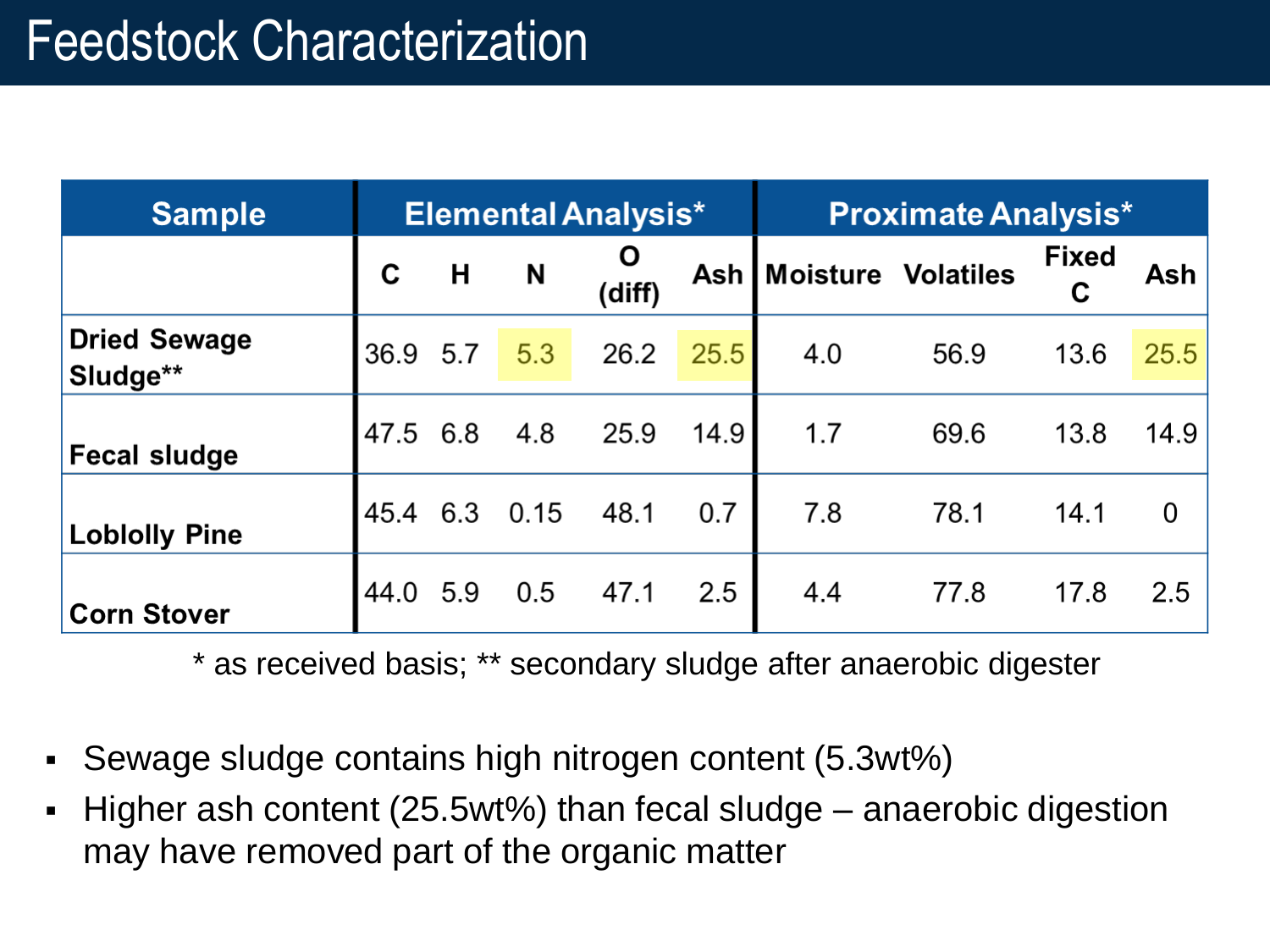#### Laboratory Proof of Concept – 1" CFP



RTI process flow diagram – bench-top 1" diameter fluidized bed system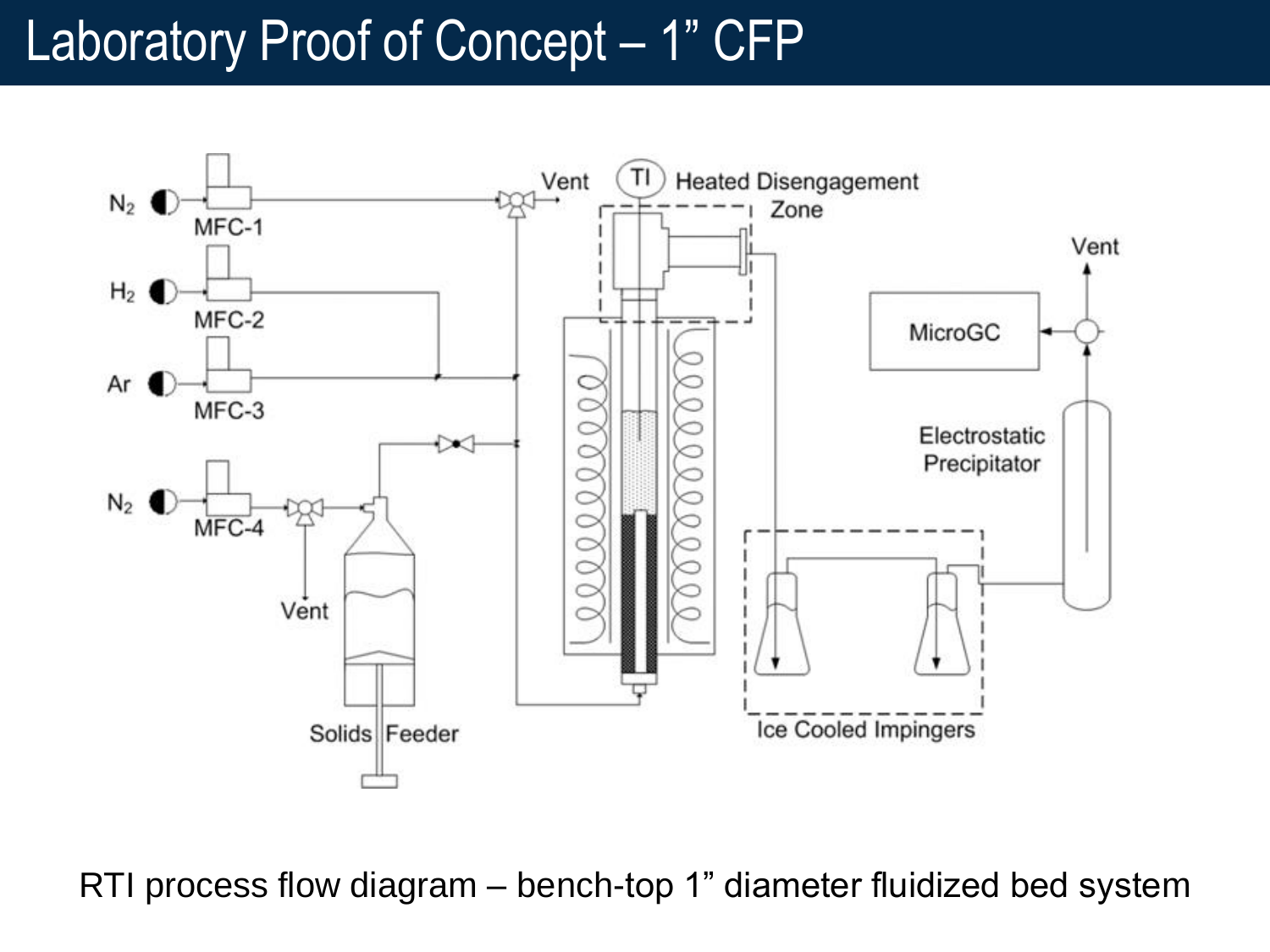#### Laboratory Proof of Concept - 2.5" CFP

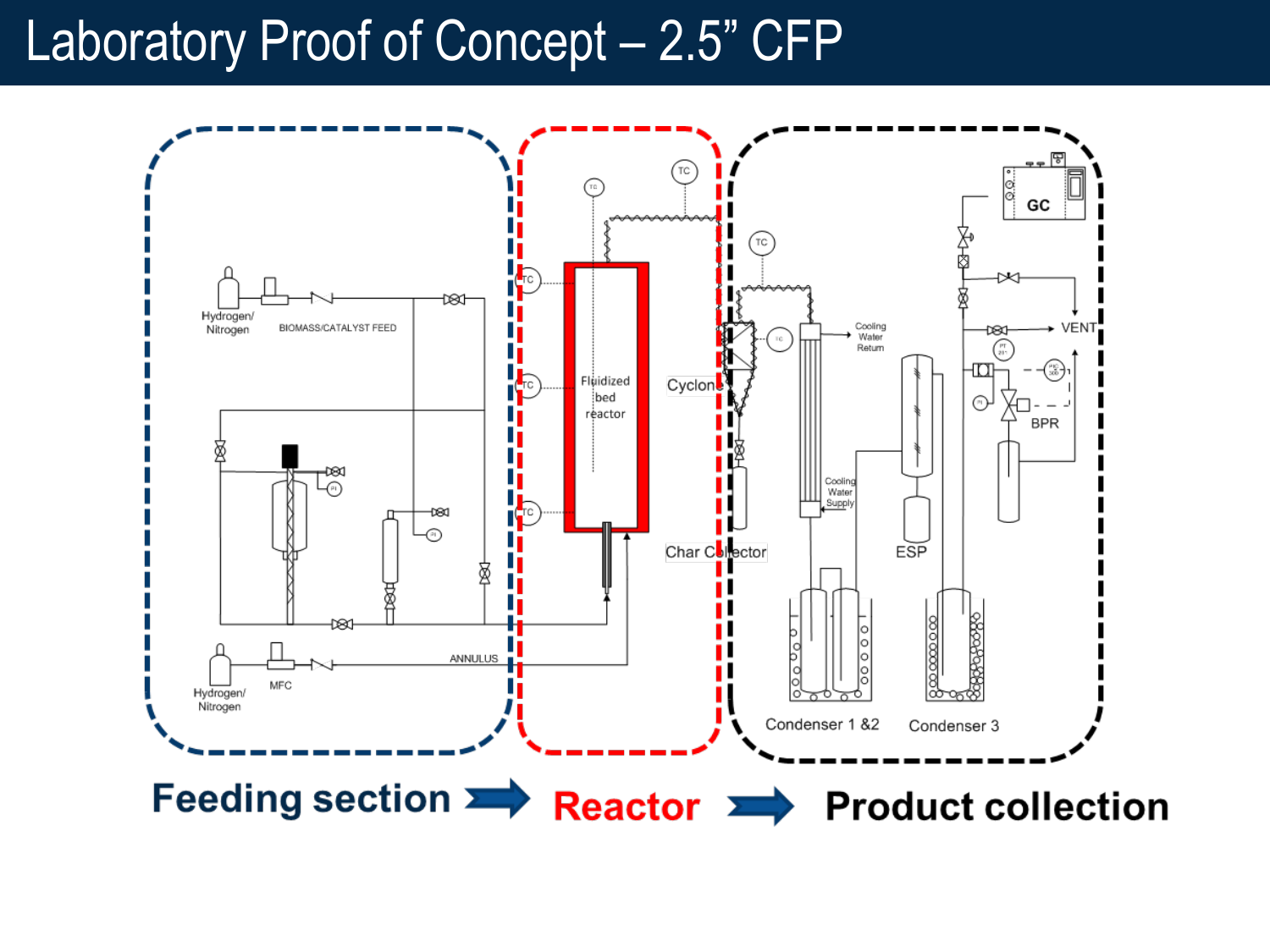# Product Distribution

| <b>Feedstock</b>    |      | <b>Lobiolly Pine Sewage Sludge</b> |
|---------------------|------|------------------------------------|
| Product yield (wt%) |      |                                    |
|                     |      |                                    |
| Bio-crude (Organic) | 9.3  | 13.7                               |
| <b>Aqueous</b>      | 42.3 | 26.0                               |
| Gas                 | 25.2 | 17.7                               |
| <b>Solid</b>        | 25.4 | 35.8                               |
| Gas breakdown (wt%) |      |                                    |
| <b>CO</b>           | 10.4 | 1.5                                |
| CO <sub>2</sub>     | 8.1  | 8.5                                |
| CH <sub>4</sub>     | 1.4  | 0.6                                |
| $\mathbf{C}_2$      | 0.6  | 0.5                                |
| $\mathbf{C}_3$      | 1.5  | 1.5                                |
| $C_{4}+$            | 3.0  | 5.1                                |



- Higher yield of organic liquid indicates the greater potential for liquid transportation fuel production from sewage sludge
- Higher yield of biochar due high ash content of the sewage sludge feedstock
- Higher yield of gaseous hydrocarbons: potential for combined heat and power generation or tail gas recycling to improve carbon efficiency
- **-** Lower CO/CO<sub>2</sub> ratio suggest more efficient deoxygenation or different mechanism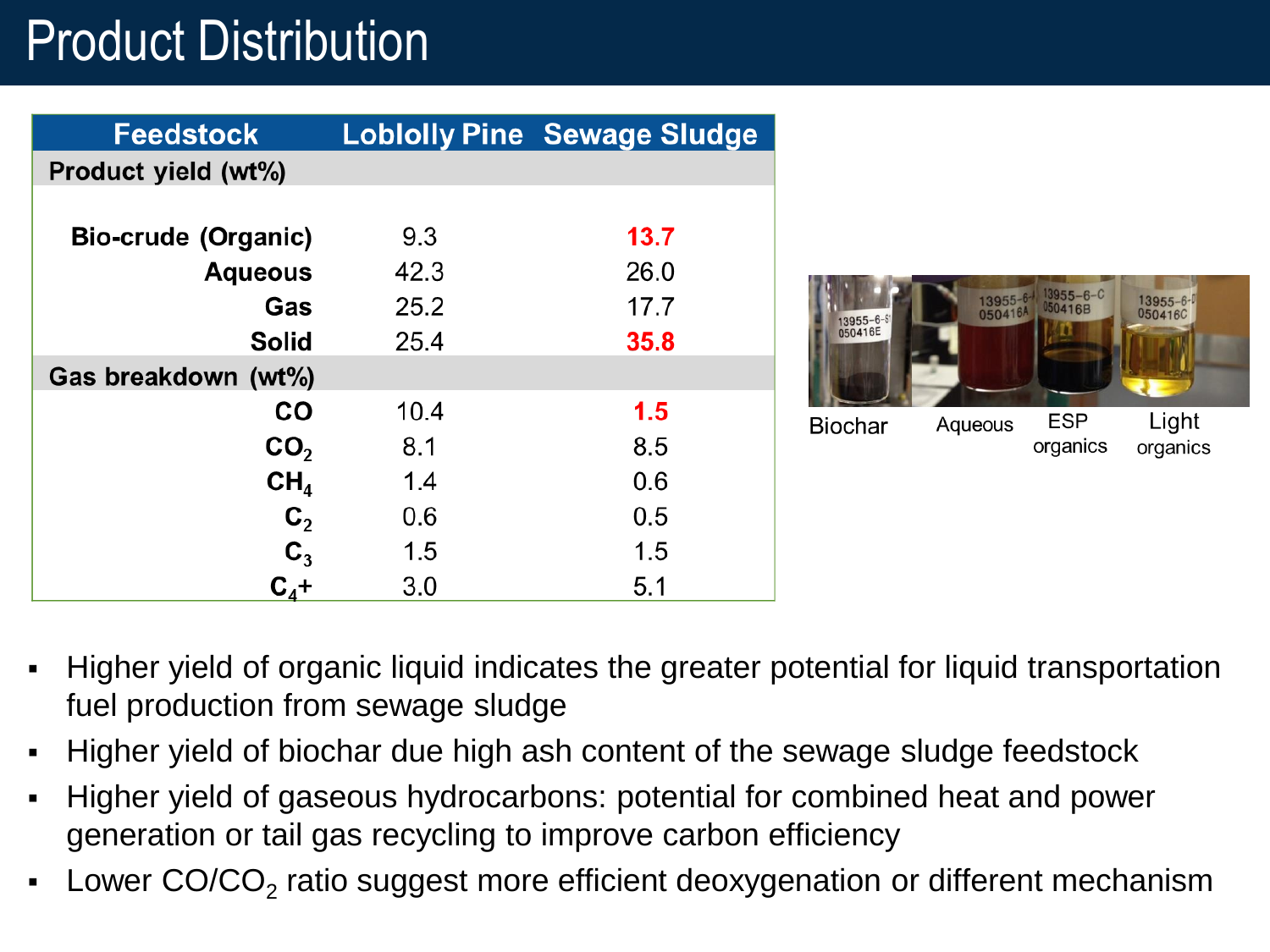### Characterization of Biocrude

| <b>Feedstock</b>             | <b>Lobiolly</b><br><b>Pine</b> | <b>Sewage</b><br>Sludge* |  |  |  |
|------------------------------|--------------------------------|--------------------------|--|--|--|
| Elemental analysis (wt%)     |                                |                          |  |  |  |
| С                            | 74.4                           | 73.0                     |  |  |  |
| н                            | 7.6                            | 8.8                      |  |  |  |
| N                            | 0.1                            | 11.1                     |  |  |  |
| Ο                            | 17.2                           | 7.0                      |  |  |  |
| GC/MS analysis (peak area %) |                                |                          |  |  |  |
| aliphatics                   | 1.7                            | 15.3                     |  |  |  |
| aldehydes/ketones            | 19.4                           | 3.9                      |  |  |  |
| acids                        | 1.6                            | 0.1                      |  |  |  |
| <b>Monoaromatics</b>         | 5.3                            | 18.1                     |  |  |  |
| <b>PAHs</b>                  | 32.5                           | 8.8                      |  |  |  |
| phenols                      | 34.5                           | 3.5                      |  |  |  |
| <b>Nitrogen</b>              |                                |                          |  |  |  |
| compounds                    | 4.7                            | 48.4                     |  |  |  |

- Higher hydrogen content of the sewage sludge biocrude may decrease the hydrogen demand for final fuel production
	- Additionlly, large amount of aliphatics and monoaromatics benefits hydroprocessing
- High nitrogen content will be problematic in fuel production (NOx emissions) lends to potential for chemicals recovery.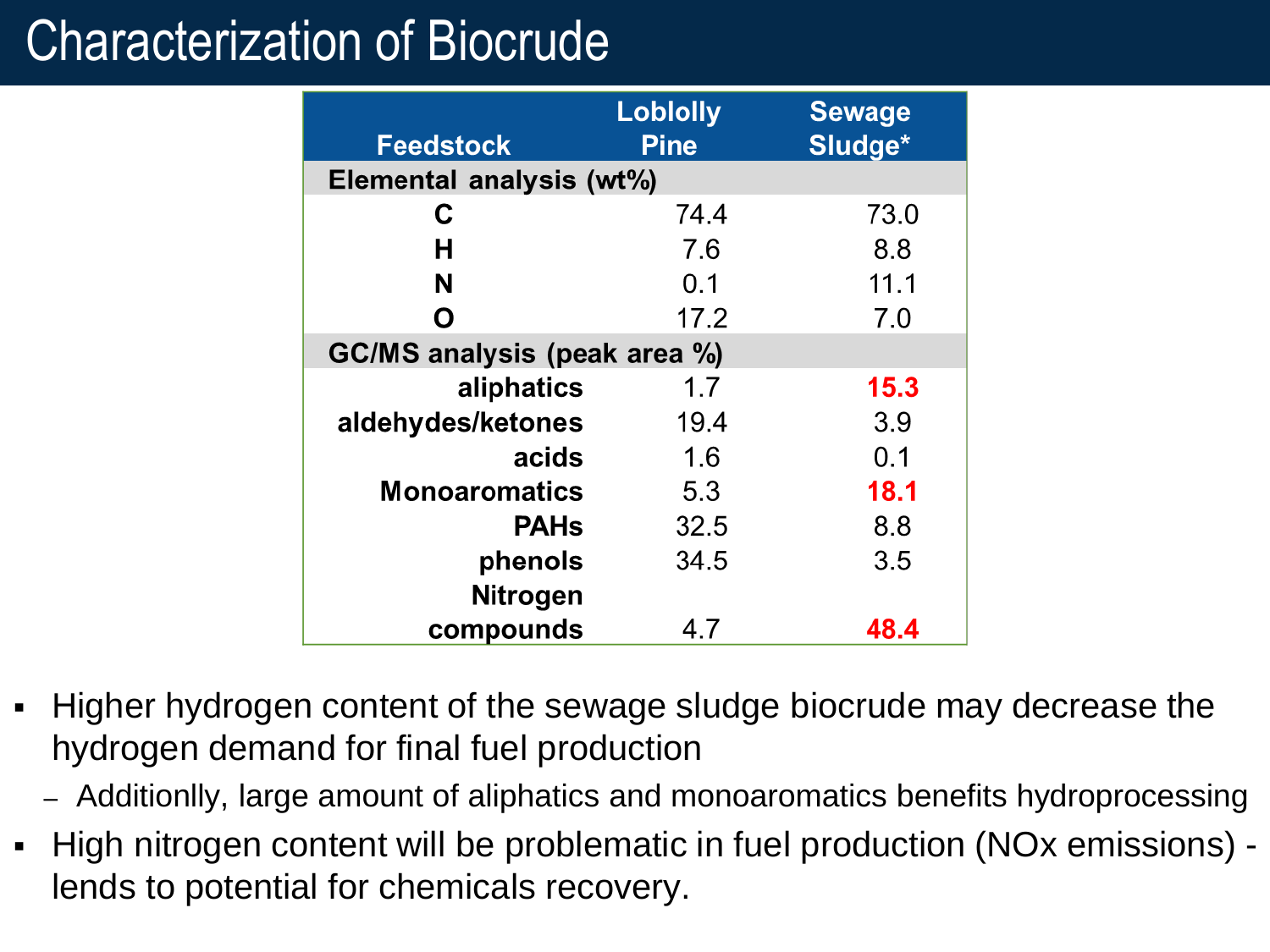|                    |       | <b>Liquid products</b> | <b>Solid products</b>                 |      |      |
|--------------------|-------|------------------------|---------------------------------------|------|------|
| <b>Product</b>     |       |                        | Aqueous ESP organics Dry ice organics | Char | Coke |
| Nitrogen Yield */% | 13.49 | 11.94                  | 16.65                                 | 6.94 | n.d  |

\* Nitrogen yield is defined as the ratio of nitrogen in a certain product to the feedstock nitrogen

- Approximately 40% nitrogen in feedstock was fixed in liquid products
- Nitrogen compounds in liquid products are primarily nitriles
- Ammonia (not analyzed in this study) produced from CFP of sewage sludge have potential to be recovered as fertilizer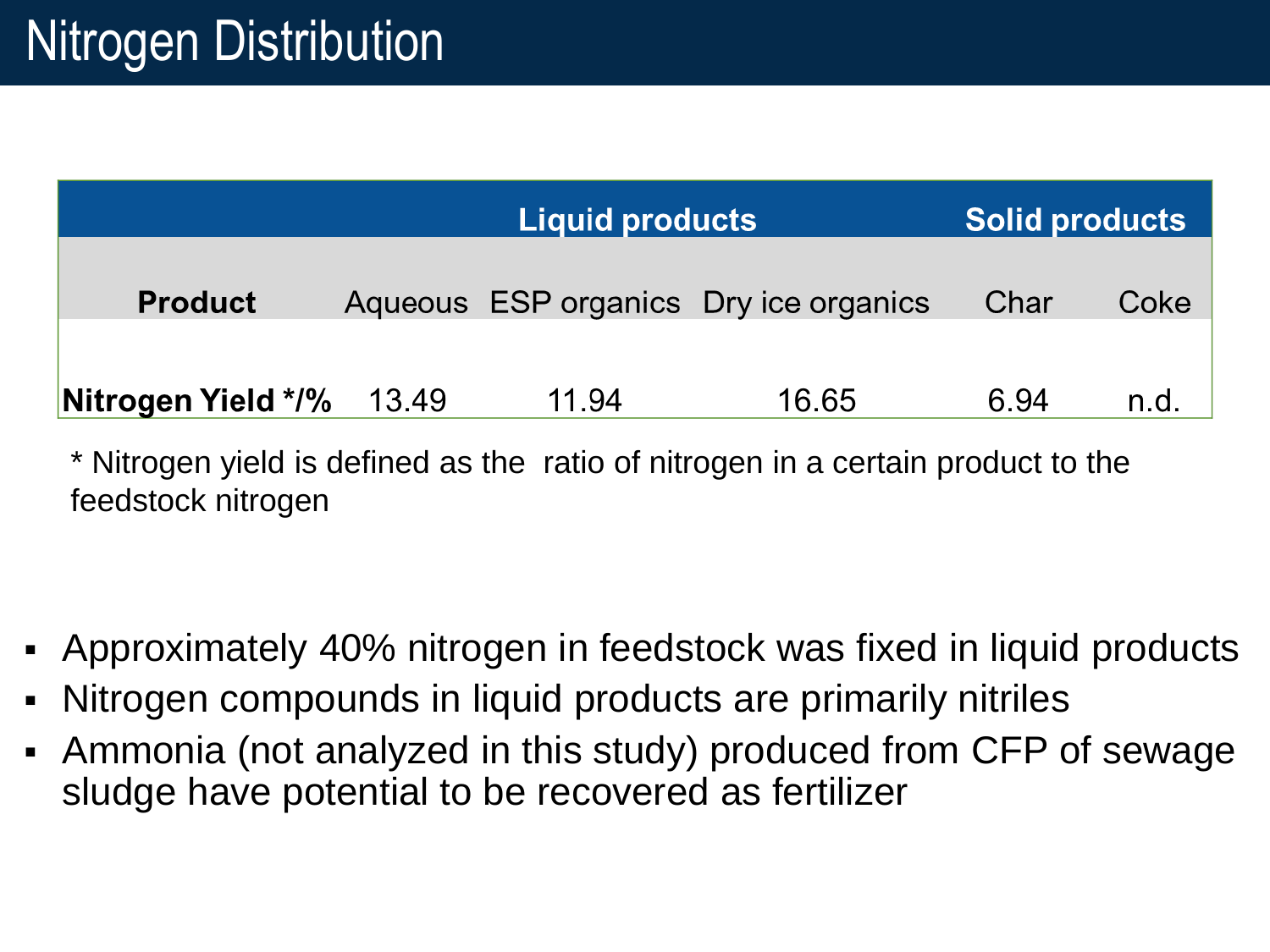# Fecal vs Sewage Sludge

| <b>Feedstock</b>                | <b>Fecal Sludge</b> | <b>Sewage Sludge</b> |
|---------------------------------|---------------------|----------------------|
| <b>Reactor Type</b>             | 1"FB                | 2.5"FB               |
| <b>Carbon Balance (mole C%)</b> |                     |                      |
| Bio-crude-Organic               | 46.0                | 23.4                 |
| Aqueous                         | 5.6                 | 0.7                  |
| Gas                             | 14.2                | 48.8                 |
| Solid                           | 12.3                | 25.1                 |
| Gas breakdown (mole%)           |                     |                      |
| C()                             | 2.2                 | 1.8                  |
| CO2                             | 5.3                 | 6.3                  |
| CH <sub>4</sub>                 | 1.5                 | 1.4                  |
| C <sub>2</sub>                  | 1.0                 | 1.2                  |
| C <sub>3</sub>                  | 2.2                 | 3.2                  |
| -44                             | 2.2                 | 11.8                 |

- Fecal sludge CFP had higher biocrude yield
- Heating value of gases calculated to be 14.3 MJ/kg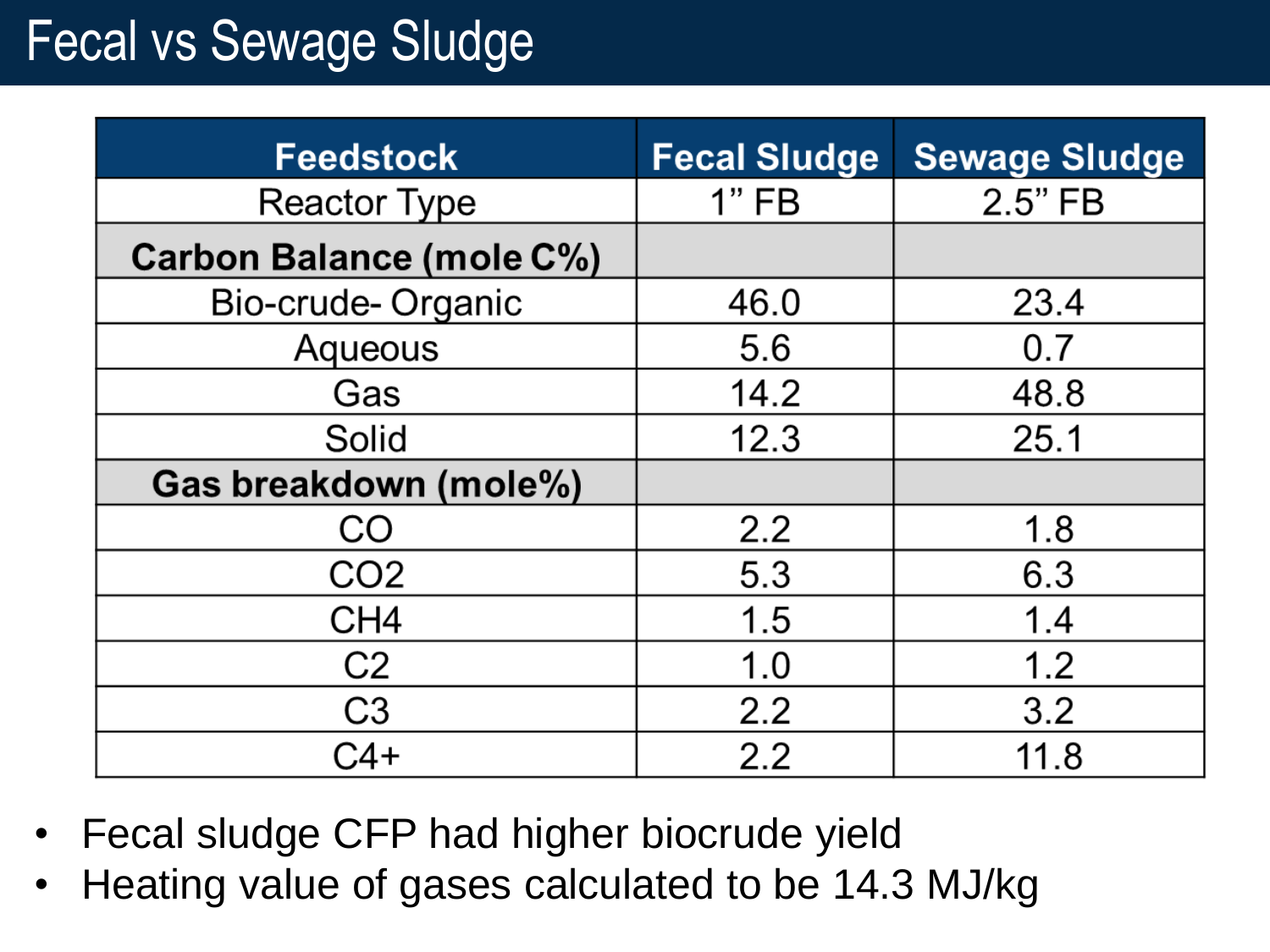# Fecal vs Sewage Sludge

| <b>Liquid organic compositions</b> |                     |                      |  |  |  |
|------------------------------------|---------------------|----------------------|--|--|--|
| Elemental composition/wt%          | <b>Fecal Sludge</b> | <b>Sewage Sludge</b> |  |  |  |
|                                    | 75.6                | 73.0                 |  |  |  |
| H                                  | 9.6                 | 8.8                  |  |  |  |
| N                                  | 5.7                 | 11.1                 |  |  |  |
|                                    | 9.4                 | 7.0                  |  |  |  |
| GC-MS/ peak area%                  |                     |                      |  |  |  |
| Aliphatics                         | 28.9                | 15.3                 |  |  |  |
| Furans/ketones                     | 5.2                 | 3.9                  |  |  |  |
| Acids                              | 3.5                 | 0.1                  |  |  |  |
| Monoaromatics                      | 5.2                 | 18.1                 |  |  |  |
| <b>PAHs</b>                        | 10.4                | 8.8                  |  |  |  |
| phenols                            | 6.6                 | 3.5                  |  |  |  |
| Nitrogen Compounds                 | 37.9                | 48.4                 |  |  |  |

• Composition of the biocrude from sewage sludge and feces are comparable in terms of elemental and GC-MS analyses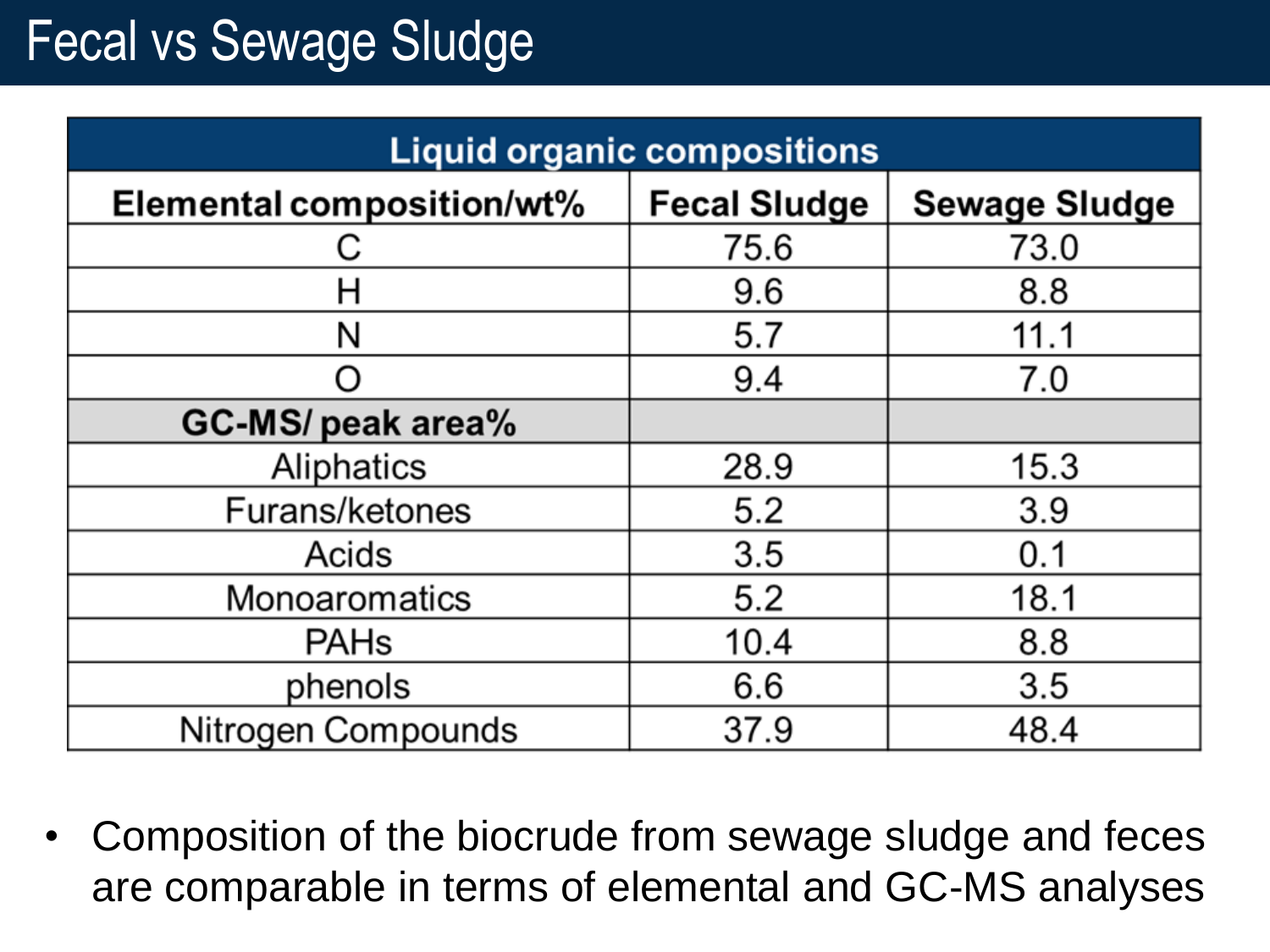#### Next Steps



Goals:

- Produce gallon quantities of bio-crude for future characterization, upgrading, and utilization
- Material balance and process conditions for prototype design basis
- Determine best options for integrating FS drier in prototype
- Develop pilot-scale data for updated techno-economics



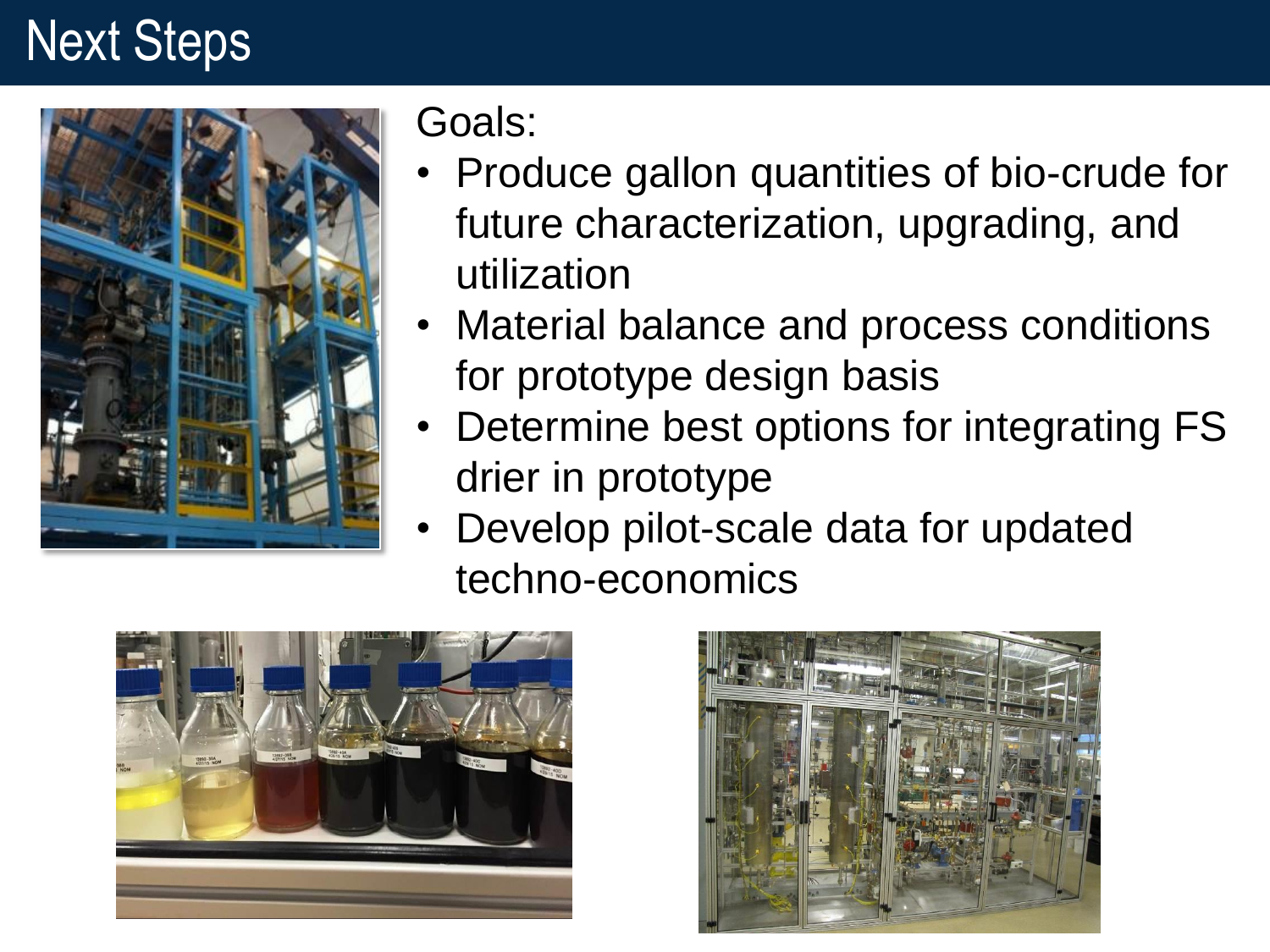# Efficient Up-front De-watering



Technologies can be evaluated/mapped based on "de-watering efficiency" as a function of moisture content, creating a modular-hybrid solution that can effectively de-water low % solid streams all the way through to low-moisture-content feedstocks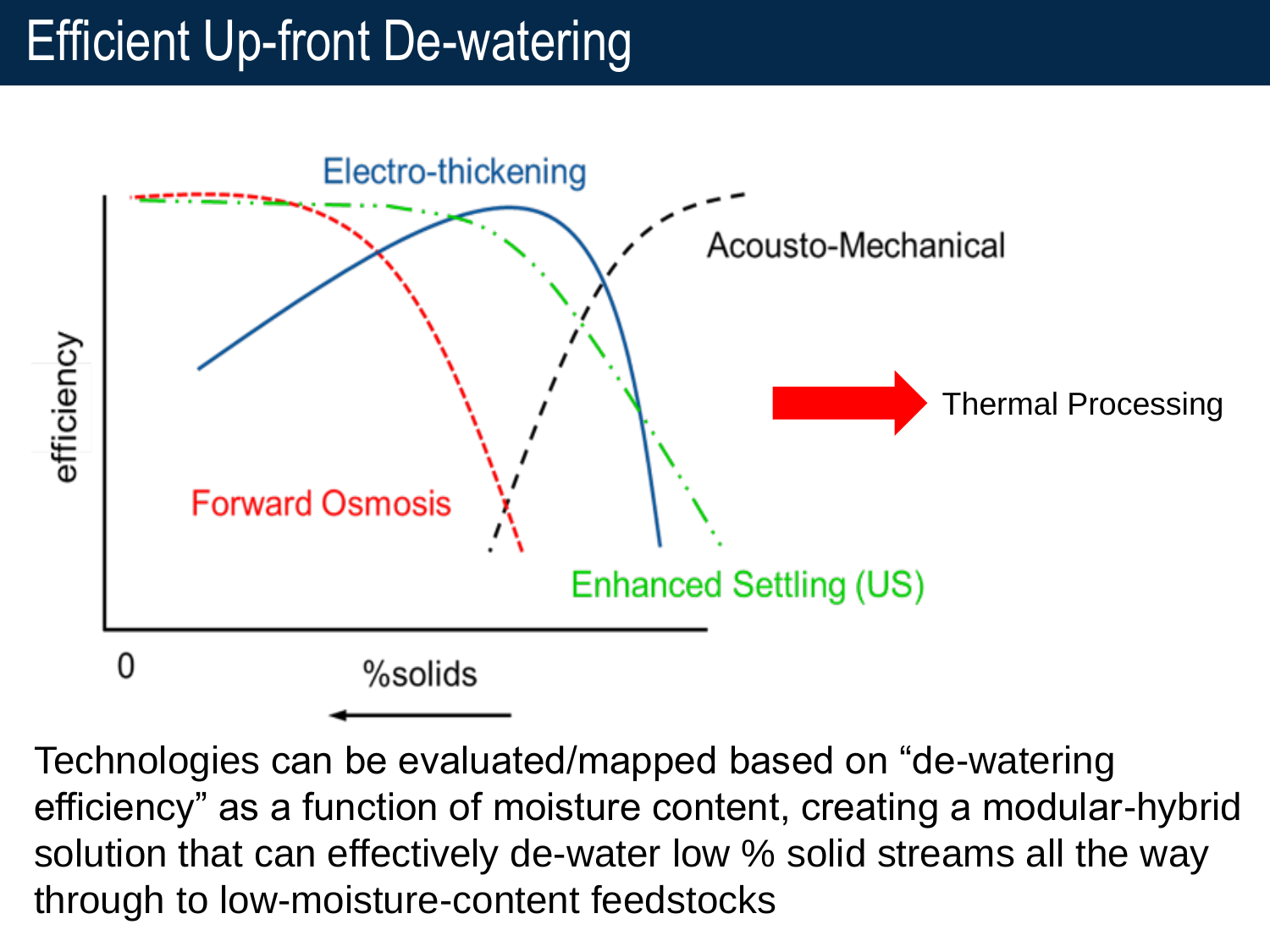# **Summary**

- CFP is a promising technology for management of fecal / sewage sludge assuming cost-effective dewatering and drying can be achieved for feedstock preparation
- Transportation fuels and nutrient-rich biochar can be produced from sewage sludge
- Composition of the sewage sludge biocrude has benefits and challenges for further upgrading to biofuels:
	- Low oxygen content improves thermal stability and reduces hydrogen demand in hydroprocessing
	- High nitrogen content means hydro-denitrification needed for biofuel production (increased hydrogen demand)
	- Recovery of value-added nitrogen containing chemicals could be a benefit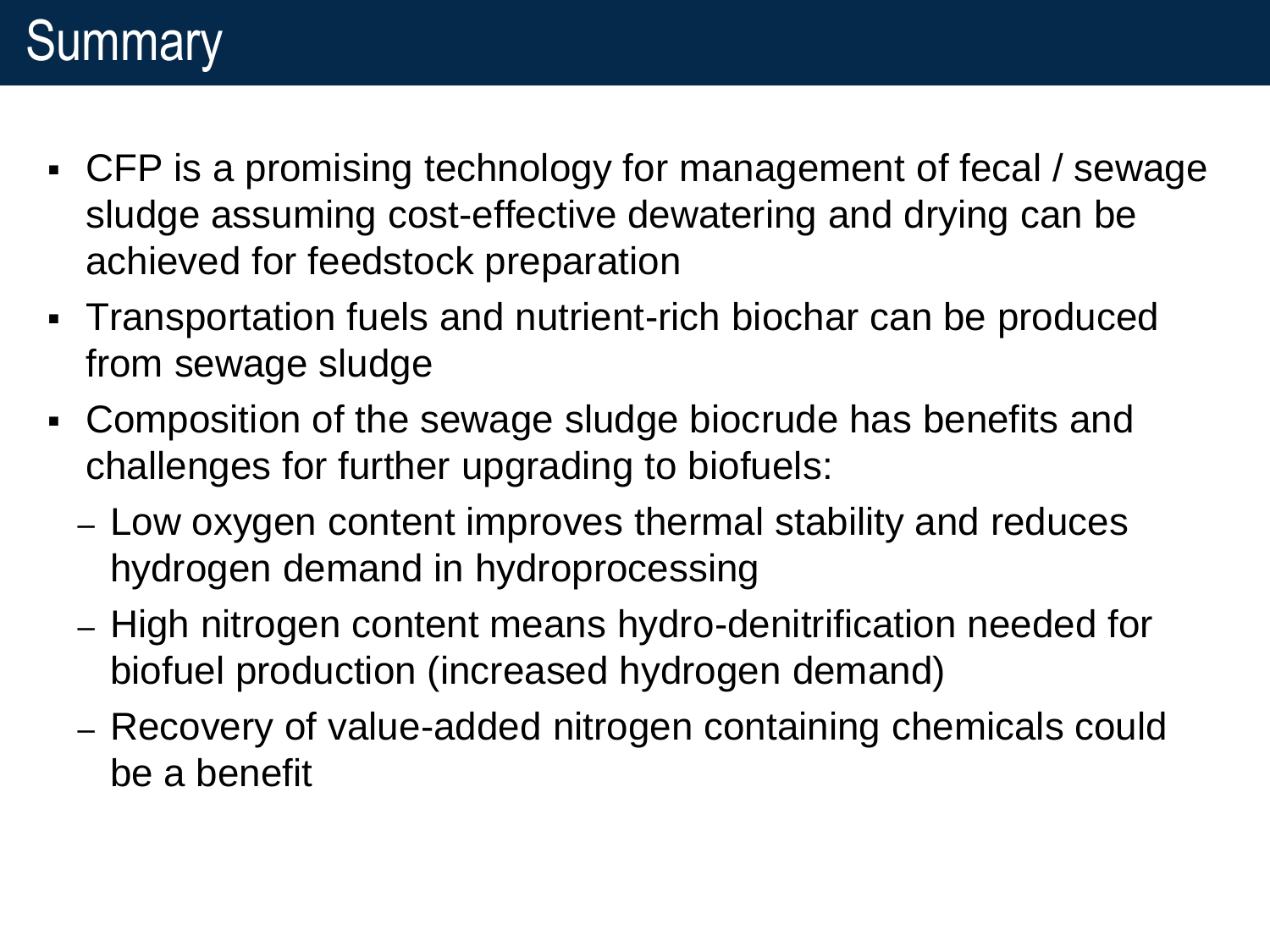#### Thank you

*David Dayton* – RTI Fellow and Director of Biofuels *Kaige Wang* – RTI / *Ofei Mante* – RTI / *David Rogers* – RTI / *David Barbee* – RTI

*Brian Stoner* – RTI Distinguished Fellow / Duke

#### $BILL \notin MELINDA$ **GATES** foundation